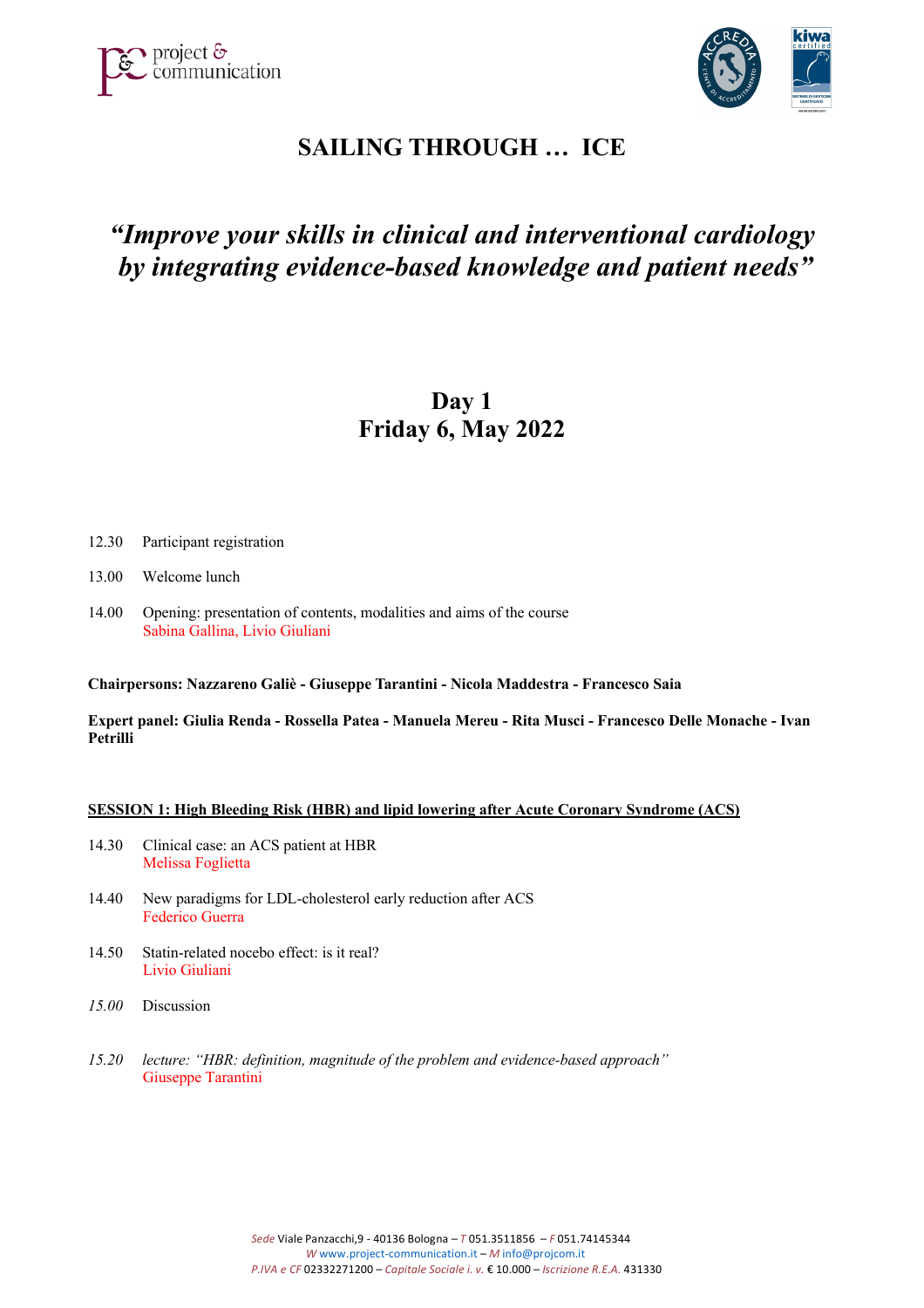



# **SESSION 2: Coronary Artery Disease (CAD) and Heart Failure with preserved Ejection Fraction (HFpEF)**

- 15.35 Clinical case: small-vessel CAD and HFpEF Allegra Arata
- 15.45 Small-vessel CAD angioplasty: drug eluting balloon (DEB) or drug eluting stent (DES)? Federico Archilletti
- 15.55 Coronary circulation and invasive hemodynamic assessment in HFpEF: needing to deepen the diagnosis?! Saverio Venza
- 16.05 Coronary microvascular dysfunction assessment: state of the art Francesco Radico (recorded presentation)
- 16.15 DES: current evidence from new technologies Stefano Guarracini
- 16.25 Discussion
- *16.45 Coffee break*

### **SESSION 3: Pulmonary Arterial Hypertension (PAH)**

- 17.15 Clinical case: chronic thromboembolic pulmonary hypertension Fabiana Baldi
- 17.25 Balloon pulmonary angioplasty: state of the art Francesco Saia
- 17.40 RHC in the diagnosis, risk stratification and response assessment Serena Rossi
- 17.50 Upfront triple oral combination therapy in PAH: where are we going? Livio Giuliani
- 17.55 Discussion
- 18.15 *Lecture "Peeking at the upcoming new guidelines on Pulmonary Hypertension"* Nazzareno Galiè
- 18.30 Closing remarks Livio Giuliani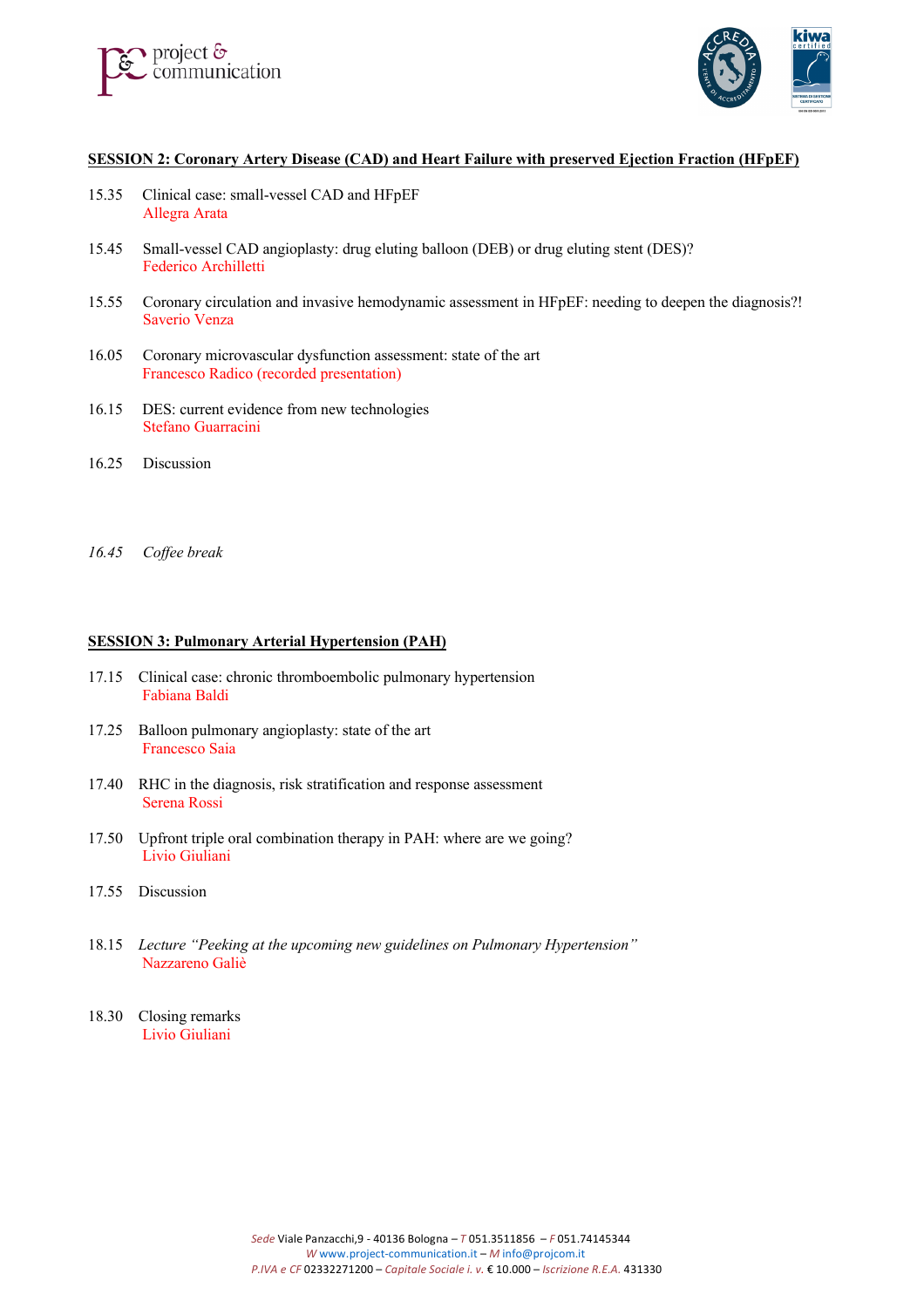



# **Day 2 Saturday 7, May 2022**

08.45 Opening Sabina Gallina, Livio Giuliani

## **SESSION 4: coronary atherosclerotic plaque morphology assessment, plaque stabilization therapies and severe calcified lesion preparation**

**Chairpersons: Giovanni Esposito, Marco Zimarino, Massimo Fineschi Expert panel: Nicola Maddestra, Marcello Caputo, Leonardo Paloscia, Donatello Fabiani, Stefano Guarracini**

- 09.00 *Live case from TERAMO* (severe calcified lesion preparation) Franco De Remigis, Gianluca Tomassoni
	- Which DES in complex PCI? Matteo Perfetti
	- Antiplatelet drug therapy in challenging cases Daniele Forlani
- 10.05 Discussion

10.20 *lecture "Optical coherence tomography (OCT) in ACS for high level decision-making (procedural and pharmacological issues)" Leonardo De Luca*

- 10.35 *lecture: "The best antithrombotic strategy in the acute setting"* Alberto Menozzi
- 10.50 *Coffee Break*

#### **SESSION 5: head-to-head comparison in cath-lab**

### **Chairpersons: Giuseppe Musumeci, Alberto Menozzi, Massimo Di Marco Expert panel: Umberto Benedetto, Gerardo Liberti, Rita Musci, Matteo De Rosa, Lorenzo Belli**

- 11.30 Clinical case: STEMI and multi-vessel CAD Angela Alberani
- 11.40 PCI vs CABG in multi-vessel CAD: let's take stock! Michele Di Mauro
- 11.50 PCI vs CABG in left main disease: a never-ending story? Fabrizio Ricci
- 12.00 OCT vs NIRS for defining plaque composition and vulnerability Massimo Fineschi
- 12.10 Coronary revascularization after primary PCI: what's the status? Federico Archilletti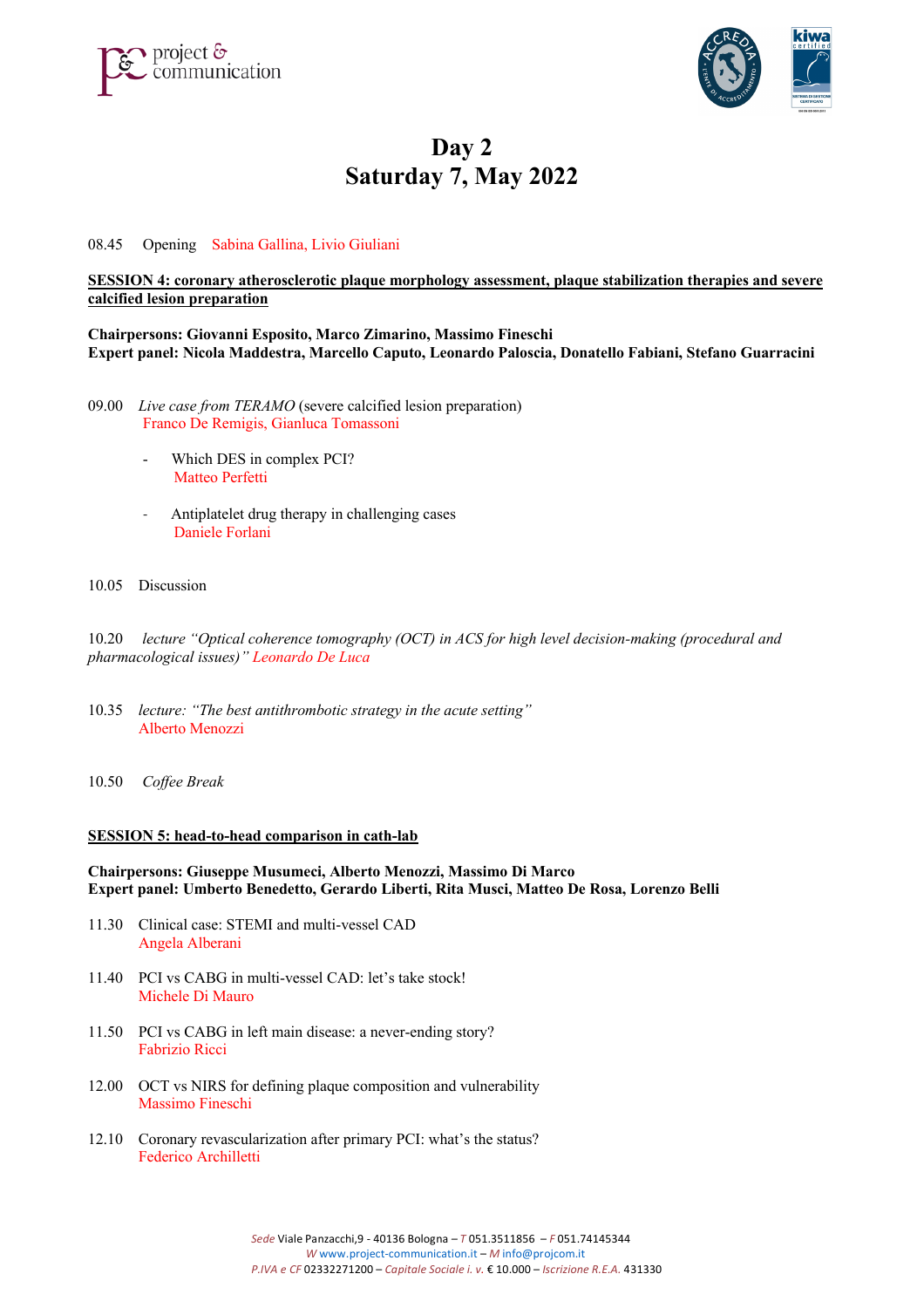



- 12.20 Discussion
- 12.40 *lecture: "FFR vs Angiography: still unsolved?"* Giovanni Esposito
- 12.55 *lunch*

### **Chairpersons: Giulia Renda, Nicola Maddestra, Massimo Caulo Expert panel: Marco Zimarino, Serena Rossi, Giuseppe D'Ascenzo, Francesco Iachini-Bellisari, Rita Musci**

#### **Session 6: innovations in cardiology: to carry out a more precise management**

- 14.15 *lecture: "Targeting LDL-Cholesterol after ACS - fast track "* Giuseppe Musumeci
- 14.30 *lecture: "Polymer-free DES: exploring a cutting-edge technology in diabetic patients"* Massimo Di Marco
- 14.45 *lecture: "Quantitative flow ratio (QFR), a novel method for non-invasive functional assessment of intermediate coronary lesions"* Gianluca Campo *(remote)*

#### **Session 7: stable-ischemic-heart-disease (SIHD) and HFrEF**

- 15.20 Cinical case: a stable-ischemic-heart-disease (SIHD) patient Anna Gallone
- 15.30 SIHD: coronary revascularization or not? Eliano Navarese (remote)
- 15.40 Insights from the STICH trial and new recommendations on HFrEF medical therapy Matteo De Rosa
- 16.00 Expanding the role of coronary computed tomography angiography (CCTA) in decision-making Cesare Mantini
- 16.10 Discussion
- *16.30 Closing Remarks* Livio Giuliani